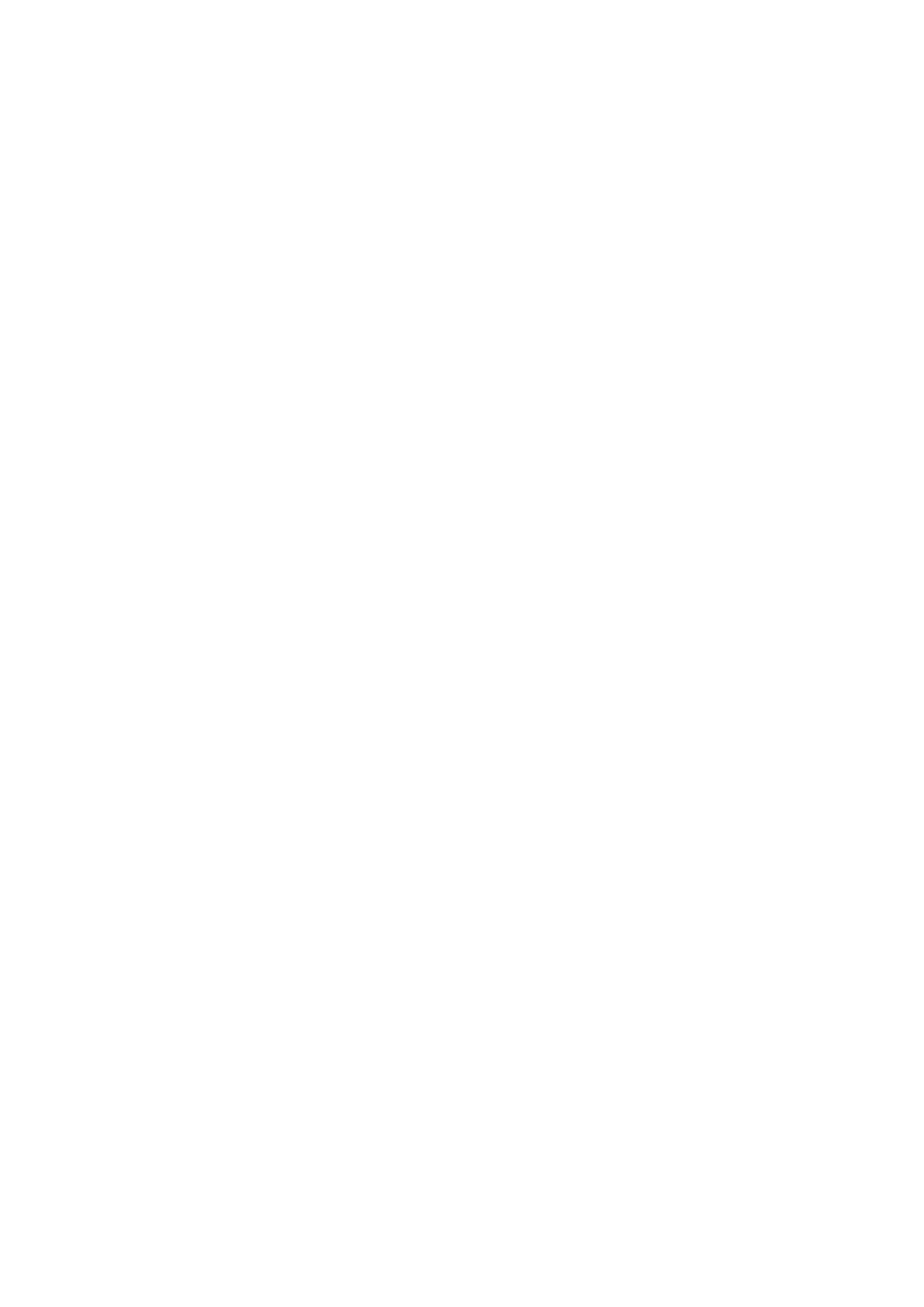# World ports for a better climate

## The World Ports Gathered at the C40 World Ports Climate Conference

### 9 • 10 • 11 JULY 2008 IN ROTTERDAM

**AWARE** that there is strong evidence that connects greenhouse gas emissions to the devastating effects of global climate change;

**NOTING** that transport through ports, port operations and industrial activities at ports contribute to greenhouse gas emissions;

**MINDFUL** that ports occupy a unique place as key 'hubs' in global supply chains, which enables them to influence the sustainability of those supply chains;

> **RECOGNIZING** that measures to reduce greenhouse gas emissions may be effectively combined with measures that reduce emissions of local air pollutants and operating costs:

**FURTHER RECOGNIZING** that no one-size-fits-all solution exists for ports with their large variations in port management structures, emission sources and local conditions; and

**CONCLUDING** that ports in this respect have many opportunities and the responsibility to contribute to the reduction of greenhouse gas emmissions

Now, therefore,

**The PORT OF ……..……………….**

ADOPTS, WITHIN ITS OWN SPHERE OF RESPONSIBILITY, THE WORLD PORTS CLIMATE DECLARATION AS A DOCUMENT TO GUIDE ACTION TO COMBAT GLOBAL CLIMATE CHANGE AND IMPROVE AIR QUALITY

### **The WORLD PORTS CLIMATE DECLARATION addresses:**

- Reduction of greenhouse gas emissions from ocean-going shipping
- Reduction of greenhouse gas emissions from port operations and development
- Reduction of greenhouse gas emissions from hinterland transport
- Enhancement of the use of renewable energy
- Development and auditing of  $CO<sub>2</sub>$  inventories

ROTTERDAM, 11 JULY 2008

C40 Chairman Conference Chairman





During the second C40 Large Cities Climate Summit in May 2007 (supported by the Clinton Climate Initiative) World Ports Authorities were invited to take their responsibility in developing and implementing a range of actions that will reduce greenhouse gas emissions and improve air quality.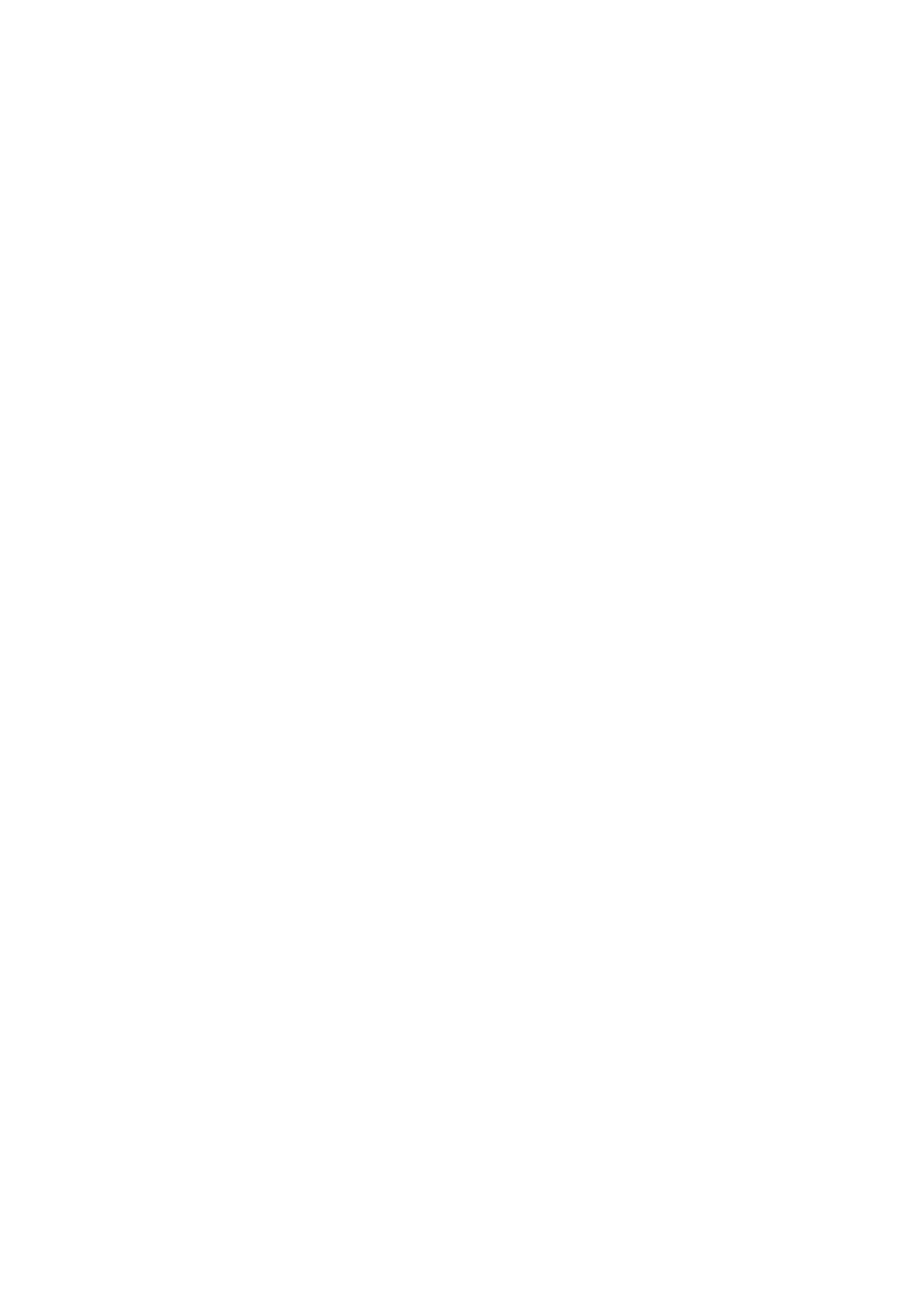### World Ports Climate Declaration

### CONTENT

#### **1. Rationale**

- 2. Initiatives to reduce CO<sub>2</sub> emissions ocean-going shipping
- **3.** Initiatives to reduce CO<sub>2</sub> emissions from port operations and development
- **4.** Initiatives to reduce CO<sub>2</sub> emissions of hinterland transport
- **5. Promote the use of renewable energy**
- **6.** CO<sub>2</sub> footprint
- **7. Implementation**

### **1. RATIONALE**

The world ports, under auspices of the C40 Large Cities Climate Leadership Group, supported by the Clinton Climate Initiative, recognise that:

- There is strong evidence connecting greenhouse gas emissions to the devastating effects of global climate change.
- Transport through ports, port operations, and industrial activities at ports contribute to greenhouse gas emissions.
- Ports occupy a unique place as key 'hubs' in global supply chains, which enables them to influence the sustainability of those supply chains.
- Measures to reduce greenhouse gas emissions may be effectively combined with measures that reduce emissions of criteria pollutants and operating costs.
- Ports have many opportunities and the responsibility to contribute to the reduction of greenhouse gas emissions.

Therefore, recognising that no one-size-fits-all solution exists for ports with their large variations in port management structures, emission sources and local conditions, the ports agree to:

### 2. INITIATIVES TO REDUCE CO<sub>2</sub> EMISSIONS OCEAN-GOING SHIPPING

- Support the development of clean shipping (fuel / engine / ship design).
- Promote and accommodate the further development and standardisation of shore-side supplied (renewable) electricity.
- Consider speed reductions were effective and possible with regard to nautical safety.
- Develop transparent incentives based on a shared system of environmental indexing of ships.
- Urge the IMO to accelerate incorporating best practices in reducing  $CO<sub>2</sub>$  in IMO treaties and to accelerate adoption of the current proposals to amend MARPOL Annex VI.

### 3. INITIATIVES TO REDUCE CO<sub>2</sub> EMISSIONS FROM PORT OPERATIONS AND DEVELOPMENT

- Promote  $CO<sub>2</sub>$  reduction measures for terminal operations and cargo handling (e.g. in lease contracts).
- Promote co-siting and shared utilities to capture energy efficiencies and use waste energy.
- Develop sustainable nautical services, such as those represented by tugs and other harbour craft.
- Encourage shore-side supply of (renewable) electricity for inland navigation, e.g. inland vessels, tugs and self propelled barges.
- Improve the energy efficiency of buildings, cargo handling, transportation and other elements of public and private port operations.